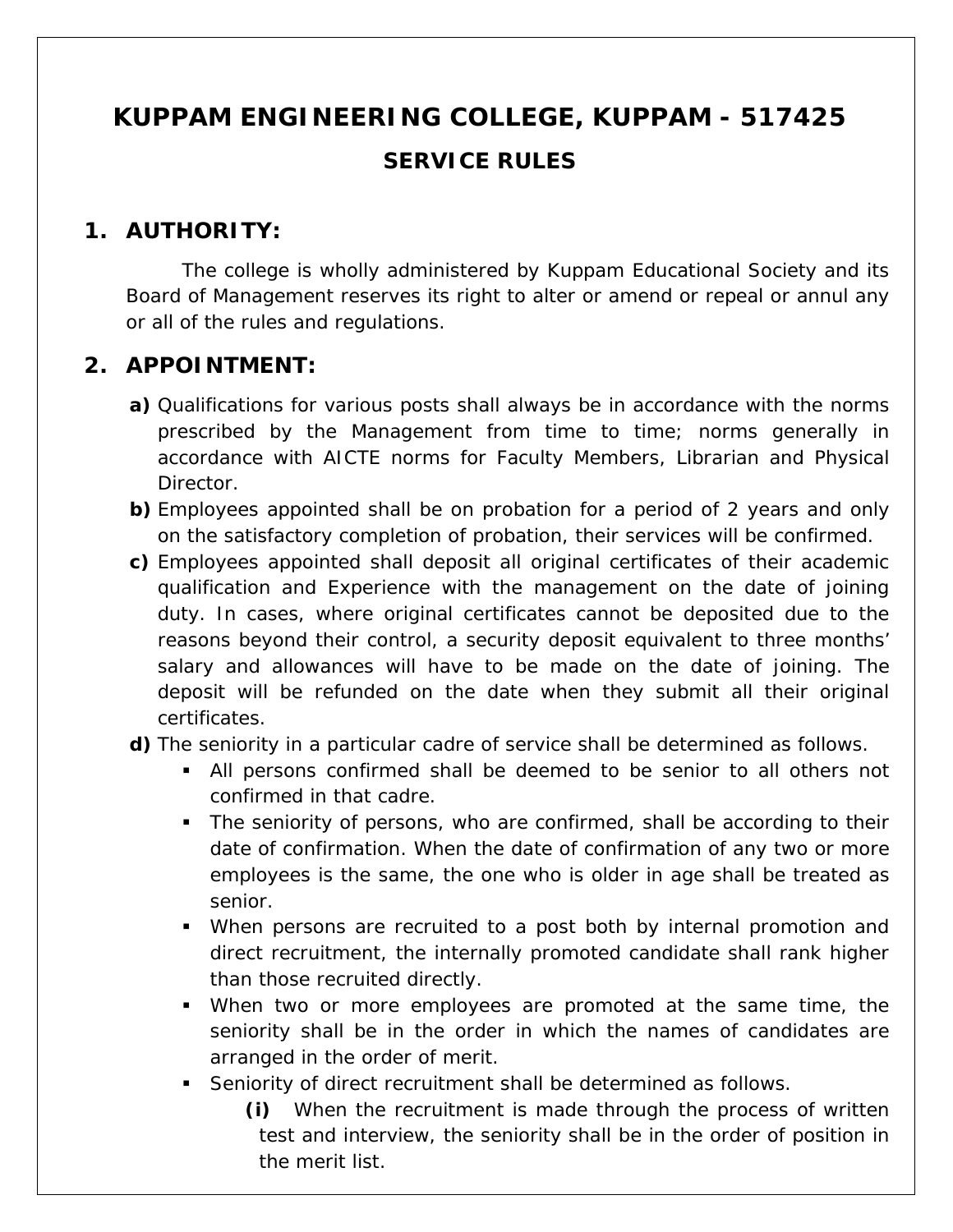- **(ii)** If the appointments are made without written test and or interview, the date joining of the candidate shall be the date for reckoning seniority.
- **e)** When an external body requires the original certificates of the employee, the Principal of the college will issue attested copies of the certificates along with the letter informing the external body that the original certificates are kept in deposit by the employee in the Kuppam Engineering College.
- **f)** When the employee has to necessarily produce the original to the external body, the employee shall produce the proof of such a requirement and deposit a sum equivalent to 3 months' salary and allowances of the employee and collect the originals from the college. The holding of the certificates by the employee in such cases shall not exceed 21 days from the date of such withdrawal. The deposit amount will be refunded on surrendering all the certificates to the college.
- **g)** The Governing Council may appoint an employee on contract basis for a fixed period on such terms and conditions, which the Governing Council deems proper and fit as per the requirement of the Institution.

# **3. DUTIES, ACCOUNTABILITY AND RESPONSIBILITIES:**

- **a)** Normally the institute working hours is from 9.00am to 5.00pm with lunch break between 12.45pm to 1.45pm. The employees should report for duty by 8.50am in the morning and should not leave the department before 5.00pm. If required, by the management or the principal or the HODs, their presence after the working hours for official work, they should be available inside the department till the work is completed.
- **b**) If the employees want to leave the campus on personal work, they should obtain permission from the respective HODs and the principal before leaving the campus. The permission should not exceed more than an hour. In the case of teachers, if they have classwork during the requested permission period, alternate classwork arrangement should be made and this should not be a routine feature. If the number of such permissions exceeds two in a month, then half a day casual leave will be deducted from their casual leave account. Permission cannot be claimed as a right.
- **c)** Habitual late attendance or early leaving of the campus without permission from the authorities or absence from duty without prior sanction of leave, will amount to gross misconduct attracting summary termination of service.
- **d)** Every teacher shall complete the syllabus, as prescribed by the affiliating University, for the courses handled by them and should revise the syllabus before the commencement of the University examinations.
- **e)** Every teacher is totally responsible for the results of the students in the courses taught by him/her.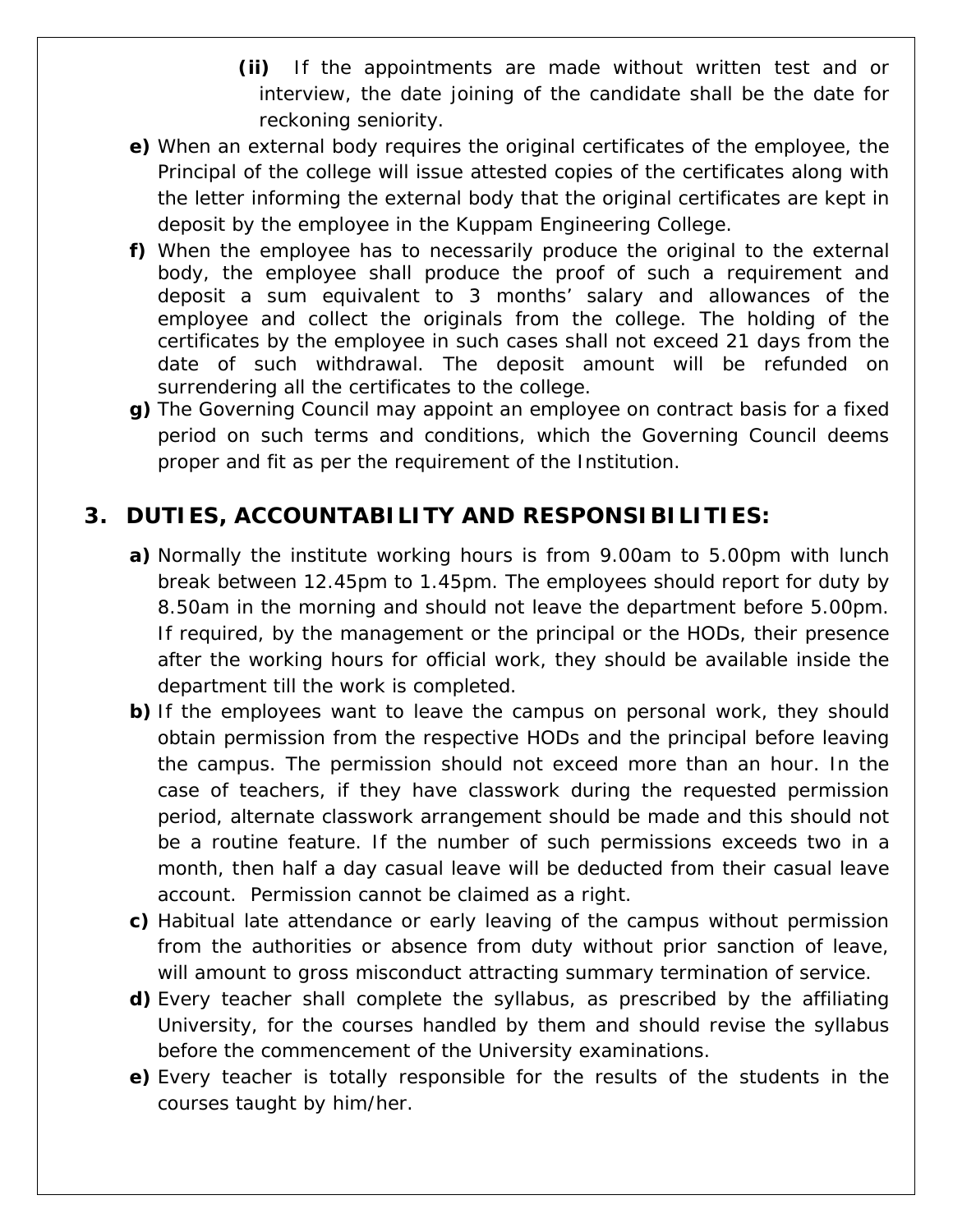- **f)** Every teacher, in addition to the teaching assignment, should take up administrative responsibility assigned to him/her by either HOD or Principal or Management with total commitment, attitude and dedication.
- **g)** No employee shall accept any other employment on part time or advisory basis in any company, other education institutions, mutual benefit societies or any other society or firm or act as an agent either on salary or commission basis
- **h)** No employee shall, except with the prior sanction of the management own, wholly or in part conduct or participate in the managing of any newspaper or other periodical publications or any business activities.
- **i)** Employees applying for higher education and employment in other institutions should route their application through the proper channel.
- **j)** In case where applications have been routed through the proper channel before attending any interview employee should obtain prior permission from the Vice Chairman, through the proper channel. A photo copy of such call letter shall accompany his request.
- **k)** In an academic year only 2 applications seeking employment elsewhere will be forwarded with a ceiling of 6 applications in his service in this college.
- **l)** Employees attached to the teaching faculty may take private tuition without affecting his/her academic and other duties, with the prior permission of the Principal.

### **4. SALARY:**

- **a)** Salary payable to any employee is formulated by the management from time to time.
- **b)** Salary will be paid by cheque to the employee.

#### **5. PROVIDENT FUND:**

- **a)** Employees who have put in more than 10 years of experience are governed by Employees Provident Fund Miscellaneous Act 1952
- **b)** Group insurance for all employee is provided.

#### **6. INCENTIVES:**

#### **a) Incentives for best teachers:**

Teachers who adopt best teaching practices, good feedback form the students and produces more than 90% results in the courses handled by them will be awarded Rs:1000/- in the annual day celebrations in recognition of their quality teaching.

#### **b) Incentives for research and development activities:**

#### **Journal publications:**

The faculty members are encouraged to publish their research works only in peer reviewed journals. Faculty members as first author and with Kuppam Engineering College Affiliation are eligible to get the incentive amount for their publications as follows.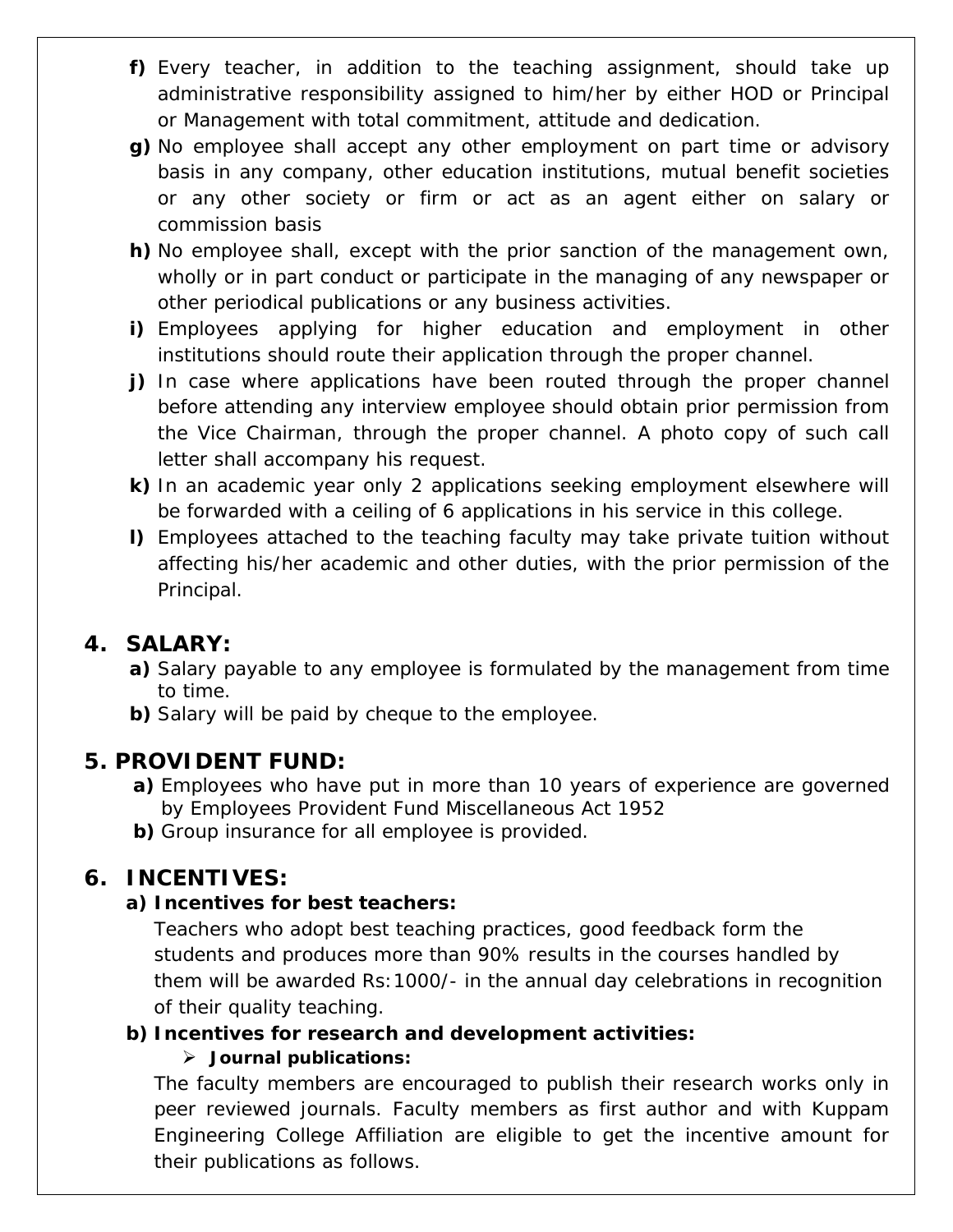#### **(i) SCIE Journals:**

The faculty members who publish their research findings in SCIE journals will be paid a cash incentive of Rs.10,000.00 (Rupees Ten Thousand Only) in recognition of their contribution to research and development activities of the institute.

#### **(ii) Scopus and Web of Science:**

The faculty members who publish their research findings in Scopus and Web of Science journals will be paid a cash incentive of Rs.5,000.00 (Rupees Five Thousand Only) in recognition of their contribution to research and development activities of the institute.

#### **(iii) Google Scholar:**

The faculty members who publish their research findings in Google Scholar will be paid a cash incentive of Rs.2,000.00 (Rupees Two Thousand Only) in recognition of their contribution to research and development activities of the institute.

In case of second author, 50% of the benefits in the above three cases will be given to the faculty member, provided that the first author either does not belong to Kuppam Engineering College or the first author is a research scholar/student of KEC.

**Note:** Faculty members who apply for Journal publication incentive, have to submit the Journal online copy, payment details along with the request letter to the Principal through the R&D Cell. The incentive amount will be disbursed to the faculty member within 45 days from the day of their submission of publication details.

#### **Funded Projects**

- **(i)** Faculty members who obtain funding from external agencies like UGC-DST, DRDO, and ISRO etc. for Major/Minor research projects as Principal Investigator will be paid a cash incentive of not less than 1% of the sanctioned amount if it is less than or equal to one crore. or will be paid a cash incentive of not less than 2% of the sanctioned amount if it is above one crore. The first 50% of the incentive amount will be given to the faculty when the sanctioned amount is received by the College and the remaining 50% will be given after the successful of completion of the project work. The principal investigator will not be relieved from his / her post till the successful completion of the project.
- **(ii)** If the sanctioned project consists of more than one investigator (maximum of TWO investigators including Principal Investigator), then 60% of incentive amount will be given to the Principal Investigator and 40% of incentive amount to the Co-investigator. Both the principal and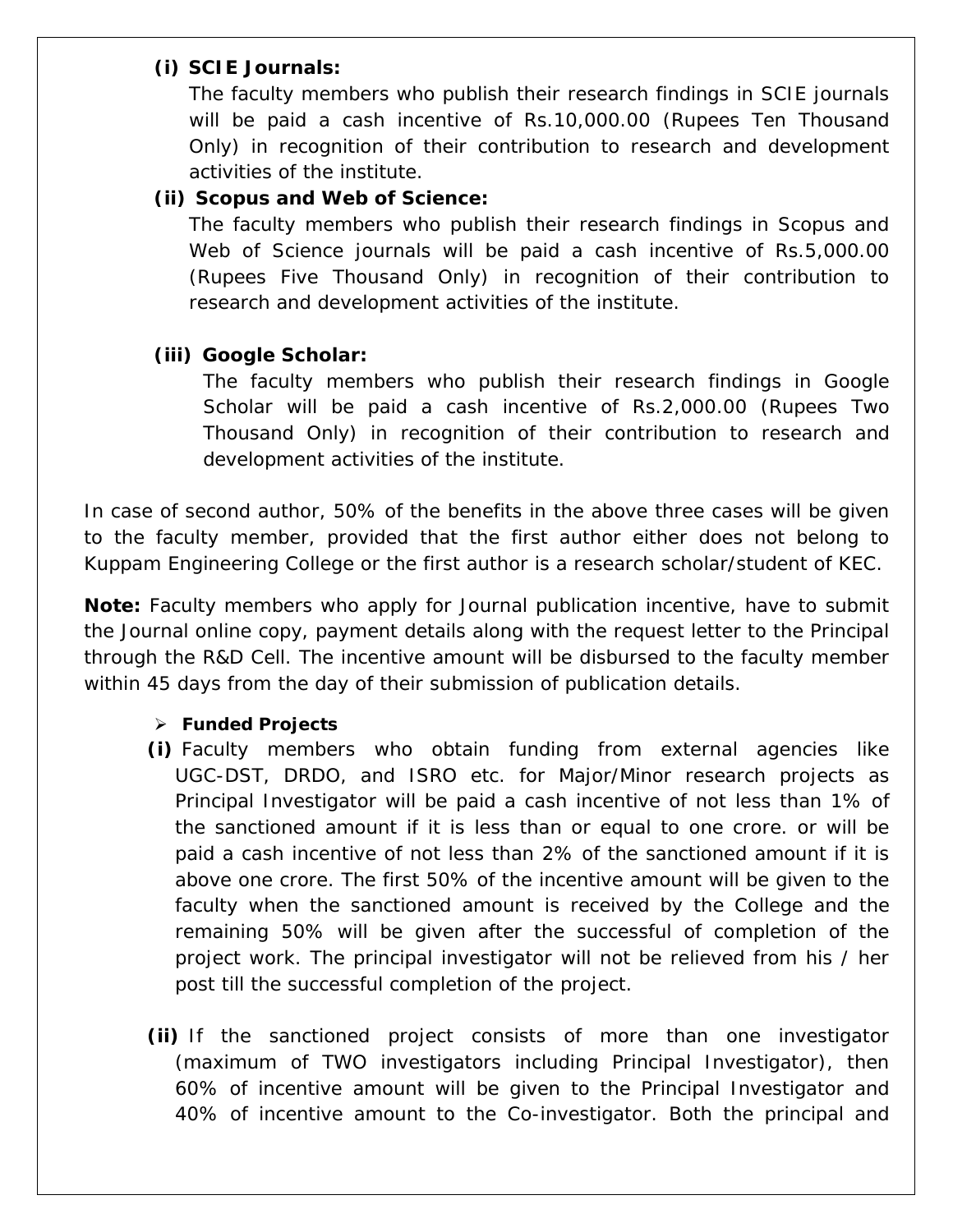Co-investigators will not be relieved from their posts till the successful completion of the project.

#### **c) Sponsorship to attend Conferences / Seminars / Workshops / Symposia**

Faculty members will be provided with 50% of the registration fee by the management, if they are sponsored to attend referred National/International conferences (IEEE, Springer and Elsevier), Seminars, workshops and symposia. In addition they will be in sanctioned on duty to attend the events. There is no restriction for the faculty members to attend the events during the vacation period. However, they have to inform the concerned HODs before they leave for attending the events. During regular working days, the faculty members have to take prior permission from the concerned HOD and the principal after making necessary class work arrangements for attending the events. The financial support to the faculty members is limited to either 5% of the faculty's annual gross salary or Rs.25,000/- whichever is less in an academic year.

#### **d) Patent**

Faculty members who obtain the patent rights as individual for their own innovation or as a part in the team will be paid a cash incentive of Rs.5,000/ along with appreciation letter by the management.

#### **e) Book Chapter**

Books/ Books Chapters published with ISBN number by the faculty members on Kuppam Engineering College affiliation will be paid a cash incentive of Rs.2,000/- along with the appreciation letter by the management.

#### **f) Hosting Events through funding agencies:**

Faculty members who get funding from external funding agencies to host the events like national conference, seminar, Workshop and symposia will be paid a cash incentive of 10% of the sanctioned amount along with a letter of appreciation by the management, after the completion of the event.

### **g) Incentives for consultancy:**

- **The faculty member getting consultancy work on their own effort without** the need for any resources from the College, then 60% of the consultancy amount will be given as cash incentive to the faculty and the balance 40% of the consultancy amount will go to the College.
- The faculty member getting consultancy work through the efforts made by the Institution but does not make use of any resources from the College, then 50% of the consultancy amount will be given as cash incentive to the faculty and the remaining 50% of the consultancy amount will go to the College.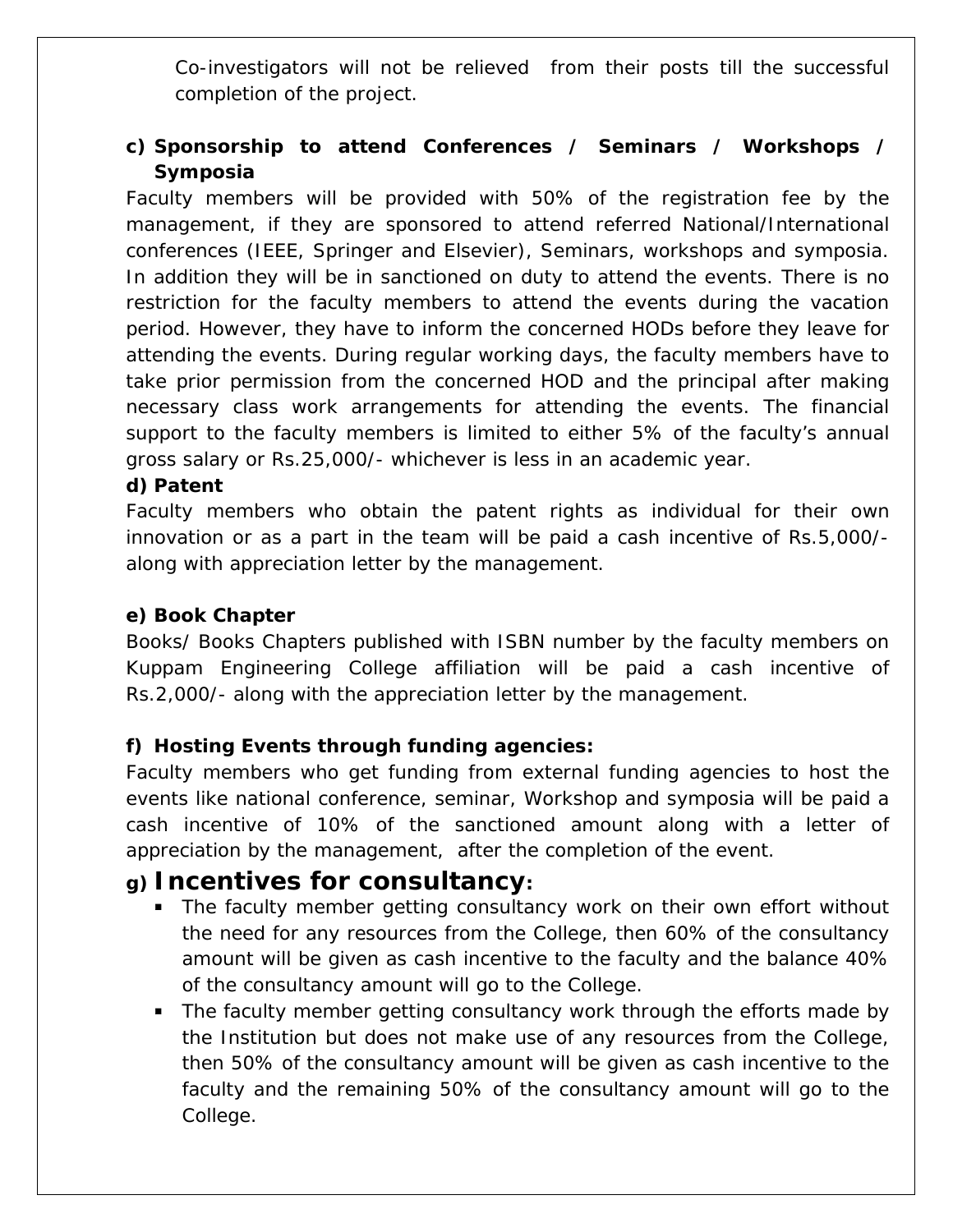- **The faculty member getting consultancy work on their own effort and** utilize the resources from the College for its completion, then 40% of the consultancy amount will be given as cash incentive to the faculty and the remaining 60% of the consultancy amount will go to the College.
- The faculty member getting consultancy work through the effort made by Institution and utilizes the resources of the College, then 30 % of the consultancy amount will be given to the faculty and the remaining 70 % of the consultancy amount will go to the College.

### **7. PROMOTIONS AND INCREMENTS:**

- **a)** Promotions and increments shall be made only on the basis of **MERIT** and **PERFORMANCE**.
- **b)** The qualifications for promotion of all faculty members will be as per AICTE norms or as prescribed by the Management.
- **c)** In order to assess the performance of employees, the Board of Management has the right to prescribe the mode which may include conducting periodical performance reviews and interviews etc... By a high level committee comprising of Management nominee, principal and the concerned HODs.

### **8. LEAVE:**

Leave cannot be claimed as a matter of right.

- **a)** Employees are permitted to avail 15 days of casual leave in a calendar year (January to December)
- **b)** For Employees on probation, Casual leave has to be earned i.e. one day after the completion of one month service.
- **c)** All Saturdays except second Saturday will be working days.
- **d)** Casual leave may be combined with Sundays and/or other prescribed holidays. However, the total period of absence from duty at a time shall not exceed six days.
- **e)** Casual leave availed of without prior sanction by the competent authority or refusal of sanction by the competent authority or leave extended beyond the sanctioned period shall be treated as leave on loss of pay.
- **f)** Special casual leave (SCL) may be sanctioned to employees to enable them to attend work assigned by the University like external examiner ship in other colleges, observer's duty, university exam answer script valuation in other centers, squad duty, university inspection committee, seminars, workshops, symposia etc. outside the campus. The maximum number of SCL is 20 days in a calendar year. Employees are to submit attendance certificate for having attended the work for entry to the SCL account.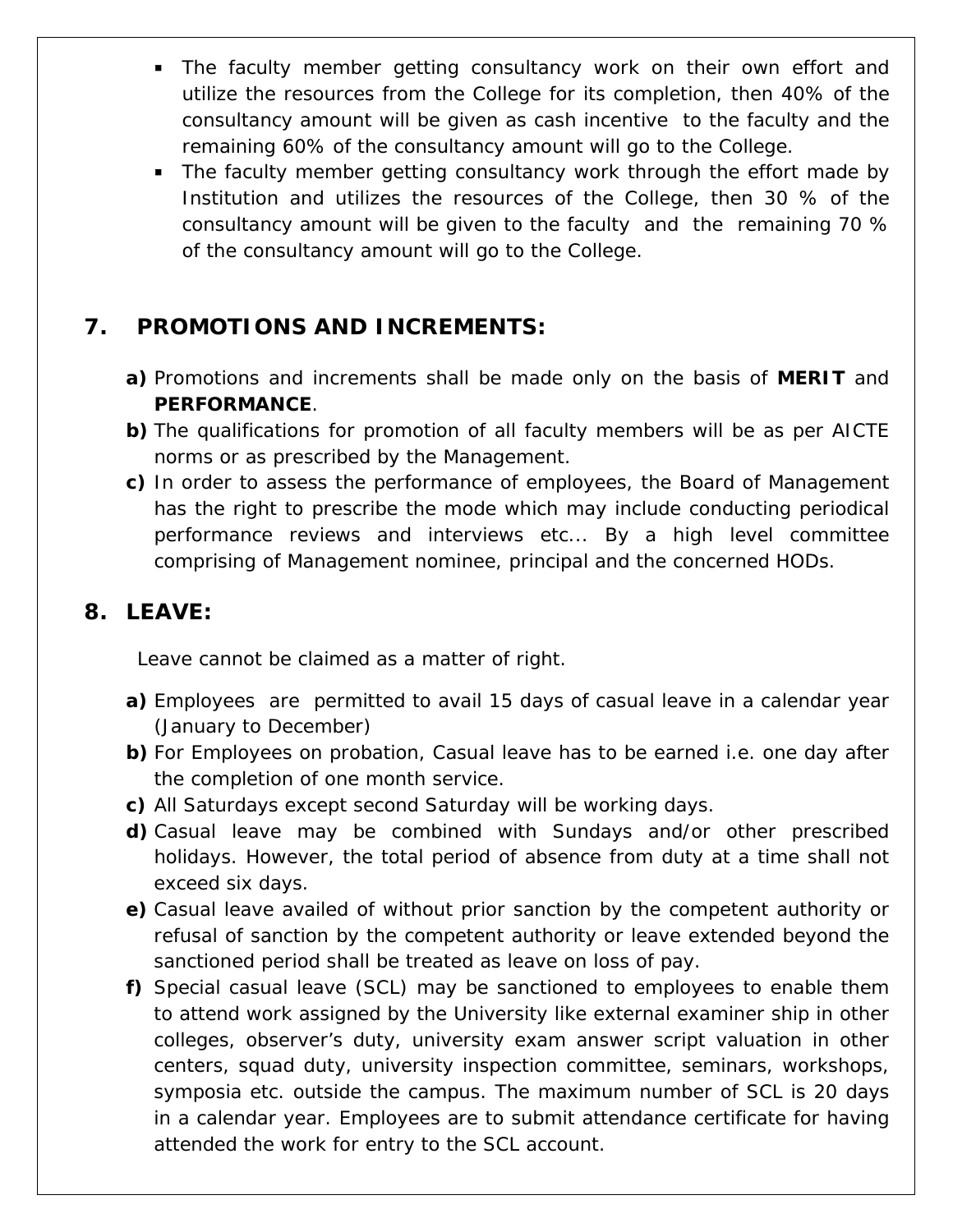- **g)** Employees shall be sanctioned duty leave by the head of the institution specifying purpose and the period of duty leave by a written order prior to the availing of the duty leave by the employee.
- **h)** Leave on loss of pay availed of by the teacher without prior sanction will be construed as misconduct and appropriate disciplinary action will be taken. The essence of the above stipulations is not to penalize the teachers but to inculcate in them a sense of responsibility for their effective and committed teaching to the students.
- **i)** Employees attending to teaching work are entitled to vacation leave which shall not exceed 15 days in an Academic year. The vacation can be availed during summer i.e. during May and June.
- **j)** Vacation leave can be availed during winter, if the teachers want to make use of the vacation for attending the FDP/ Workshop conducted by other reputed Institutions towards improving their subject knowledge.
- **k)** Employees joining the College during the course of an academic year will be entitled to vacation leave on a pro-rata basis.
- **l)** Employees of the teaching faulty can be granted study leave without pay and deputed for higher studies. However, the period of study leave will not be considered as service for the consideration of promotions. Such study leave shall not exceed 60 months in the whole of the employee's career. In such cases the employee has to execute an agreement as prescribed by the management, to serve the institution for a minimum period which will not be less than the period of leave availed of from the data of re-joining. Granting of study leave is at the discretion of management.
- **m)** The management can grant extraordinary leave at its discretion to any of its employee not exceeding 180 days during the whole of his service.
- **n)** Granting of leave other than casual to a probationer is purely at the discretion of the management.
- **o)** No employee shall remain absent after the expiry of his period of leave without obtaining prior sanction for extension of leave. Such overstay will be treated as dereliction of duty and attract penalty as per rules.

### **9. EXTRAORDINARY LEAVE:**

Extraordinary leave (leave without salary) may be granted to employees in special circumstances given below:

- **A Employee when getting married.**
- When no other leave is available or admissible.
- When the employee applies for such leave though other type of leave is available.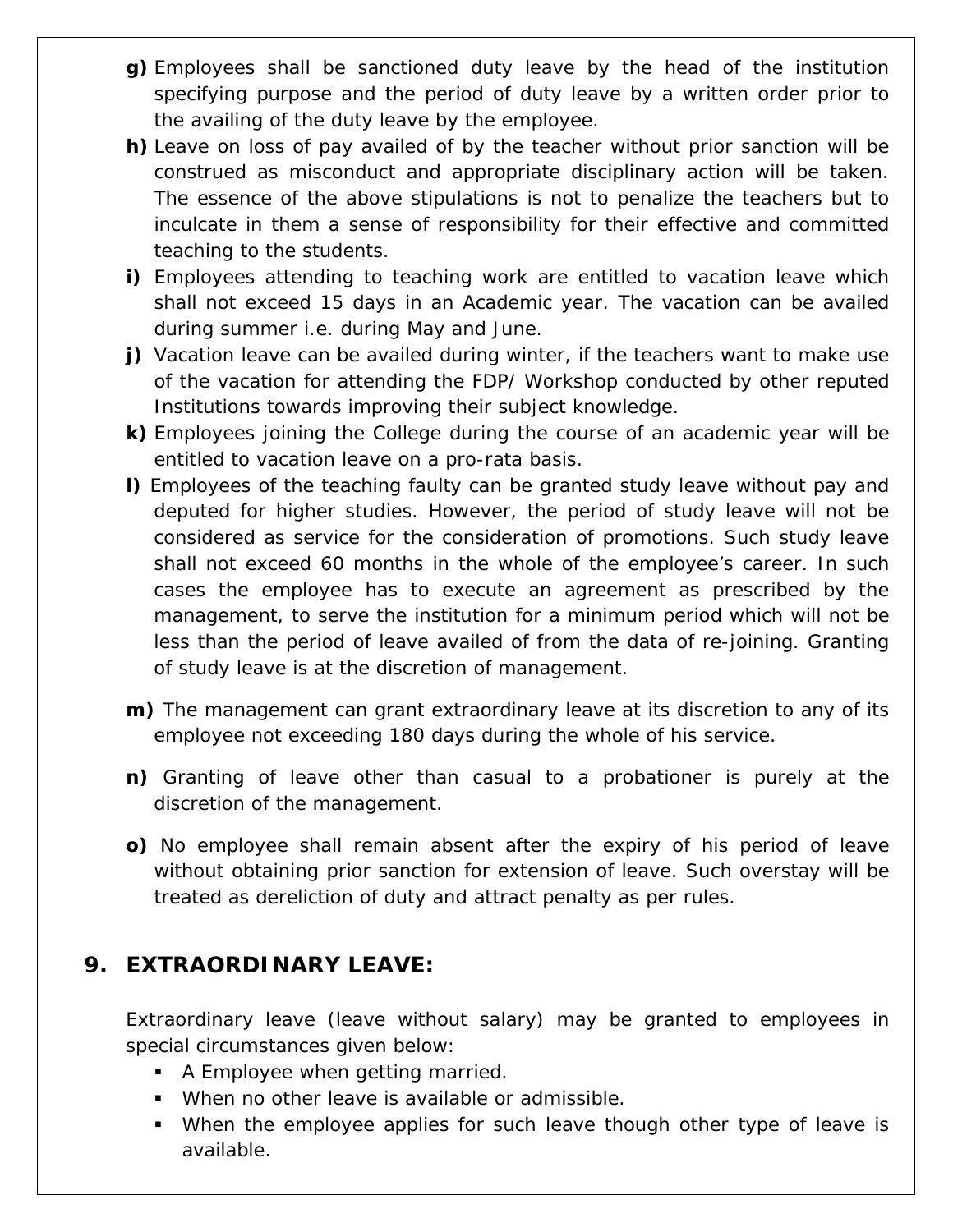When an Employee has to undergo long treatment on medical advice supported by medical certificate from a registered Medical Practioner.

Sanctioning of extraordinary leave is entirely at the discretion of the Head of the institution. The Head of the institution can refuse to sanction extraordinary leave without assigning any reasons.

#### **10.MATERNITY LEAVE:**

- A female employee may be granted maternity leave without pay for a maximum period of 90 days.
- Maternity leave is admissible only when the employee has completed five years of service in the college on the date of leave application.

### **11.PUBLICATIONS, PUBLIC UTTERANCES ETC.**

- No employee shall without the prior permission of the management Publish any book or engage himself habitually in literary or artistic work of any kind. However employees may publish occasionally books of literature short stories, novels, dram essay and poems without obtaining the prior permission of the management subject to the condition that he/she does not choose to use his/her official position to influence for publication or the sale of such books and that such publication does not contain political aspersions, objectionable matter and documents.
- No Employee shall make any communication to the press or other outside communication media without prior permission of the management.

# **12.PARTICIPATION IN ENQUIRIES, POLITICS, ASSOCIATIONS ETC.**

- **a)** No employee shall accept without the sanction of the management to be a witness in any enquiry conducted by any person, committee or authority: however this rule shall not apply to the evidence given before an authority appointed by the government or parliament or state legislature or any judicial authority or in any department enquiry ordered by the management.
- **b**) No Employee shall be a member of, or be associated with any political party or any organization which takes part in politics nor shall he take or subscribe or associate or assist in any manner in political movements or activities.
- **c)** If any question arises as to whether any party is a political party or whether any movement or activity falls within the scope of this rule, the decision of the management shall be final and binding.
- **d)** No employee shall participate or otherwise use his/her influence in any manner or take part in an election to any legislature or parliament or local authority. Provided that the employee is qualified to vote at such an election he may exercise his franchise to vote but when he does so, he shall give no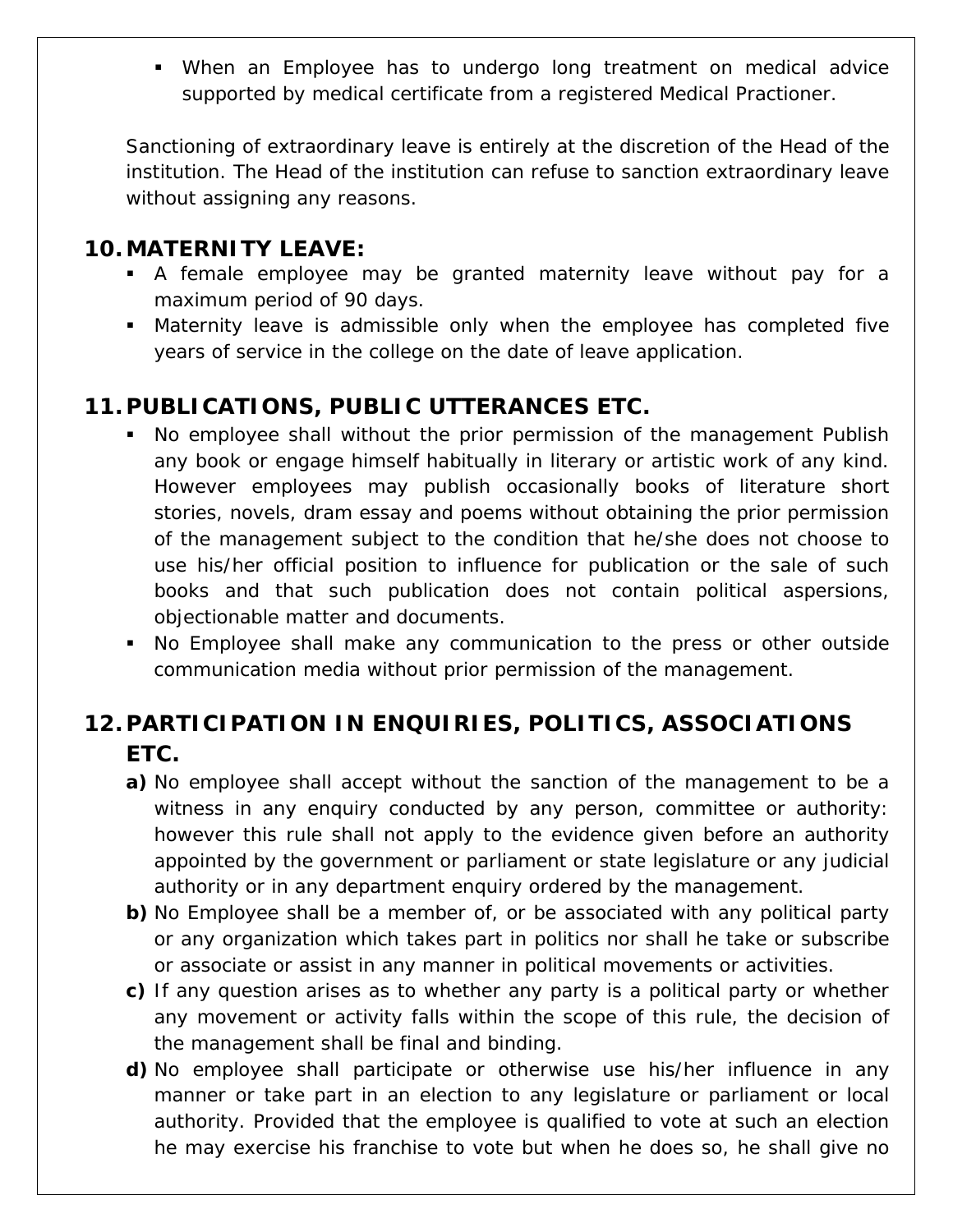communication as to the way which he proposes to vote or persuaded to vote.

- **e)** Seditious propaganda or expressing of derogatory sentiments against the management by an employee shall be regarded as sufficient ground for such employee's termination of services.
- **f)** No employee can propose or second the nomination of a candidate at an election or act as a polling agent.
- **g)** No employee shall have, except with the prior permission of the management, recourse to the press for vindication of any official act which has the subject matter of adverse criticism or attack or defamatory matter.
- **h)** No employee shall accept without the prior permission of the management from any person compensation for any kind of any malicious prosecution brought against him or a defamatory attack against him unless such compensation has been awarded by a competent authority.
- **i)** No employee shall be a member, representative or office bearer of any association representative or purporting to represent the employee member unless such an association satisfies the following conditions.
	- Membership of the association shall be confined only to the employees working in the institution and open to all employees.
	- **The association shall not communicate in any manner with any political** party or organization or participate in any political activity.
	- The association shall not in any way be connected with or affiliated to any association or federation of associations.
	- The association shall not issue or publish or maintain any periodical publication except with the permission of the management.
	- The association shall not indulge in any activities detrimental to the interests, growth and functioning of the institution.
	- The association shall not indulge in any activities defaming the institution or the management or other colleagues or superiors.
- **j)** No employee shall engage himself or participate in any activity that is anti secular or which tends to create disharmony in any society or in any demonstration which is prejudicial to the interest of the sovereignty and integrity of India security of the state and the relationship between state and the Centre relationship between the management and the Government both at the Centre and the state.
- **k)** Any employee involved in criminal /civil proceedings shall inform the management of such proceedings.

#### **13. MORALITY :**

**a)** As KEC is an educational institution all employee are forbidden from consuming liquor or narcotics either in the campus or outside the campus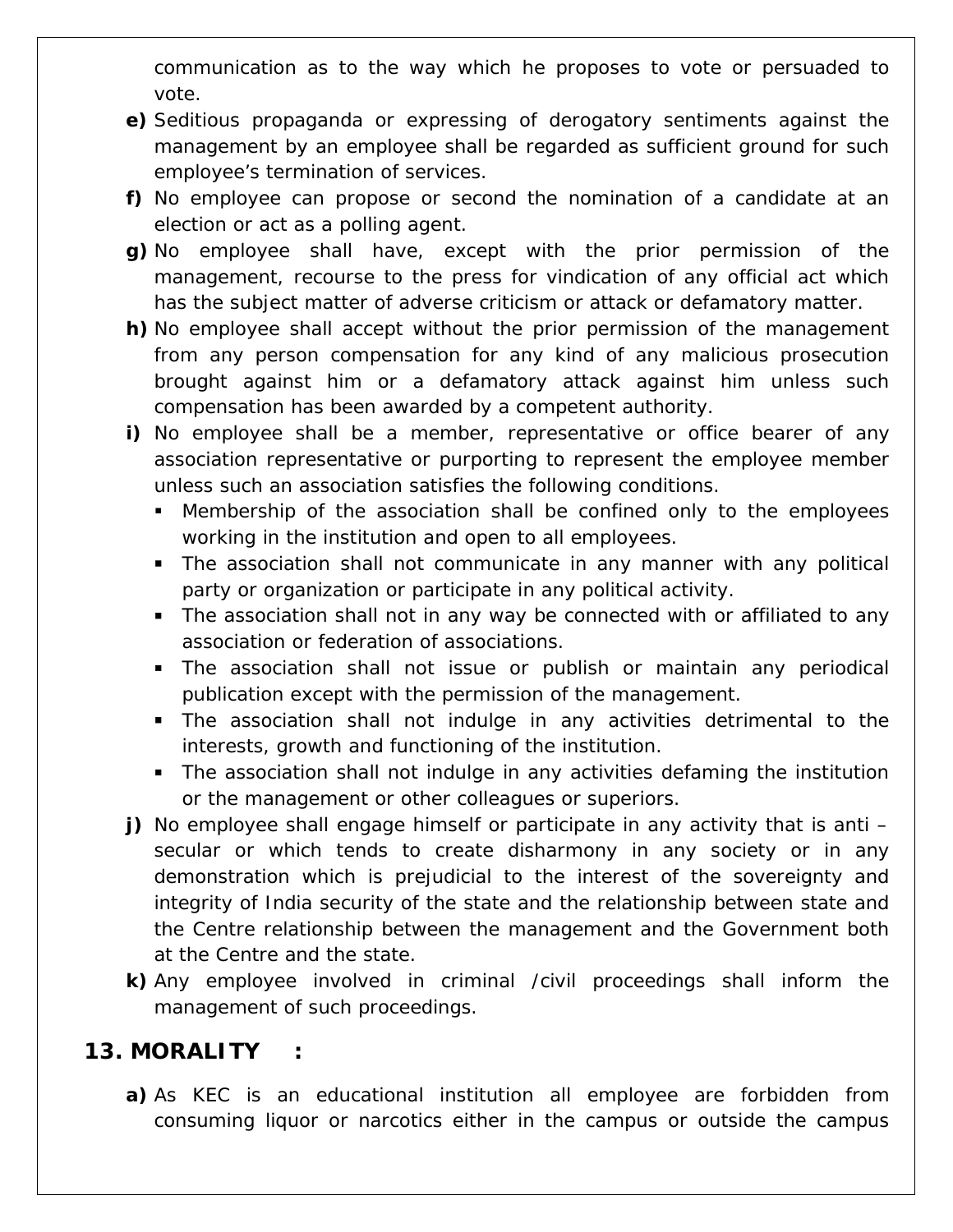while on duty or otherwise smoking inside the campus is totally and strictly prohibited.

- **b)** Every employee shall maintain absolute integrity and attention to duty at all times and shall do nothing which is unbecoming of an employee of the institution.
- **c)** Male / female employees have a bounden responsibility to protect the dignity and modesty of the male/ female employee and students. Any act moral turpitude reported on any employee shall entail summary termination after an in camera enquiry; the service certificate shall carry a due endorsement of such moral turpitude.

### **14. DISCLOSURE OF DOCUMENTS AND INFORMATION:**

No employee shall in the performance of the duties assigned to him release or disclose directly or indirectly any official documents or any part there of information to any other person to whom he, is not authorized to communicate such information or documents.

### **15.PLAGIARISM/ INTELLECTUAL PROPERTY RIGHTS:**

Employee indulging in plagiarism violation of intellectual property rights, copyrights and other unlawful activities will be referred to the law- enforcing authority simultaneously management may, also initiate disciplinary proceeding against the members.

#### **16. STRIKE AND DEMONSTRATIONS:**

No employee shall associate and/ or participate in any strike or incitement there to or in similar activities which shall also include absence from work or neglect of duties with the aim of getting a demand conceded by the superiors of the management.

#### **17. PASSPORT:**

- Any employee can apply for a passport or renewal of a passport only after obtaining a No objection Certificate from the management. While applying for such No objection Certificate information regarding the purpose of the visit duration of the stay and the name of the countries while he intends to visit, shall be furnished on obtaining the passport, a photocopy of the passport shall be submitted to the management.
- Employees who are already having passport submit a photocopy of the passport to the management.

### **18. AGE OF SUPERANNUATION:**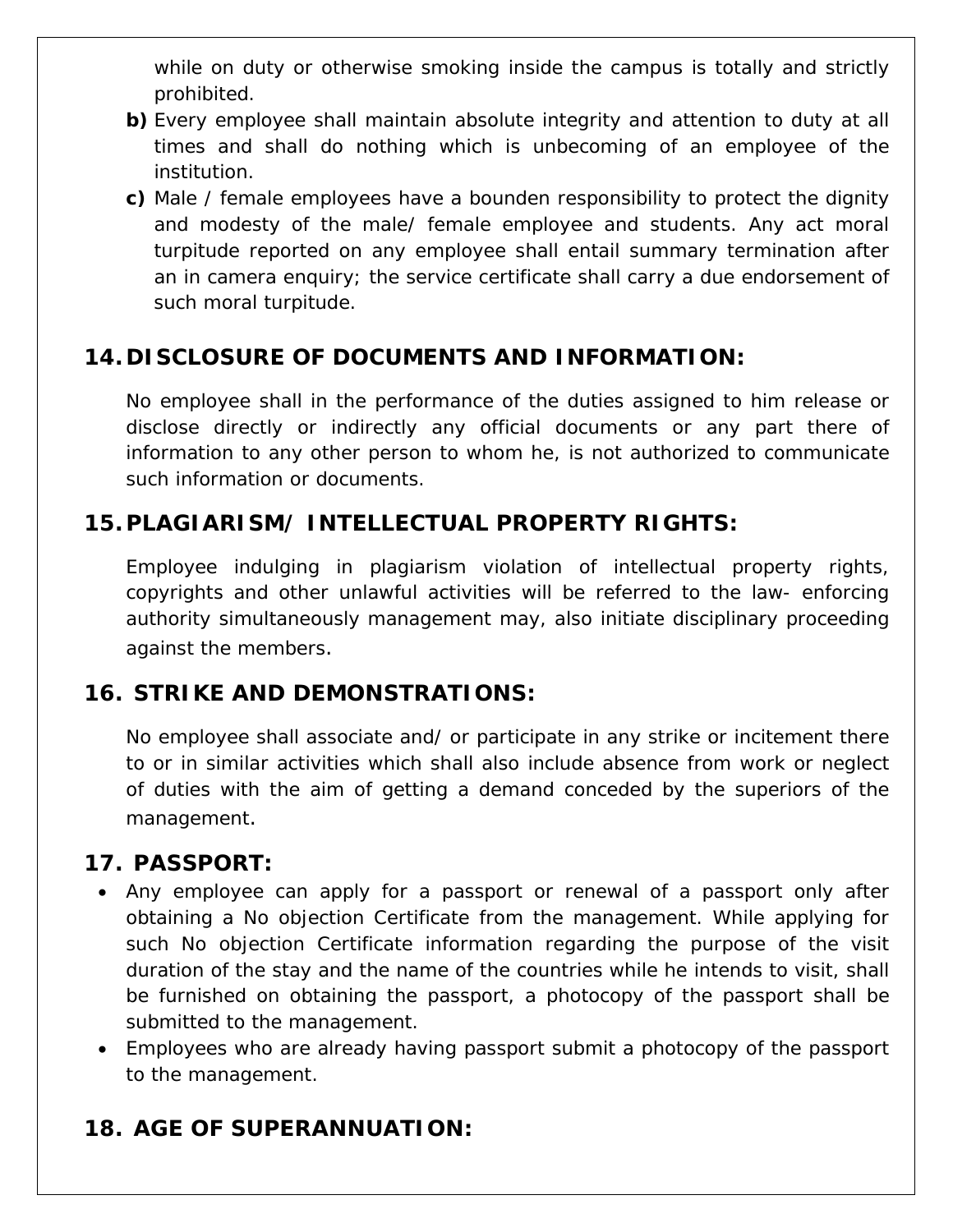- The age of superannuation shall be 65 years and the member will be relieved from the services at the end of that academic year.
- The management reserves its right to extend the service of a superannuated employee on yearly basis and/ or appoint superannuated candidate on contract basis.

### **19. RESIGNATION AND TERMINATION:**

- **a)** During the period of probation any member of staff can leave the service by giving two months notice or on payment of two months salary in lieu thereof to the college. Similarly the management shall also be at liberty to terminate the services of members of staff by serving 30 days notice or on payment of 30 days salary in lieu thereof.
- **b)** Any confirmed employee can get relieved from services by serving 3 months advance notices to the management of his intention to leave the services or by remitting 3 months' salary in lieu thereof similarly the management shall also be at liberty to terminate the services of member of staff by serving 3 months' notice or paying 3 months' salary in lieu thereof.
- **c)** The notice given by any employee who intends to leave the service of the institution either during probation or after confirmation should continue till the end of the semester; the end of the semester being defined as either  $30<sup>th</sup>$ November or 30<sup>th</sup> April of every academic year.
- **d)** No leave including leave on loss of pay is permissible during the notice period.
- **e)** Any employee who is desirous of leaving the services when the academic session is in progress (i.e. before 30th November or 30th April) will have to pay to the college a compensation amount of Rs.50,000/- in the case of probationer or Rs.1.00 lakh in the case of confirmed employee besides remittance of one month salary in case of probationer or 3 months' salary in the case if confirmed employee.
- **f)** Any employee dismissed or terminated from services for gross misconduct or for inefficiency or insubordination or causing loss of reputation or monetary loss to the institute is not entitled to any Superannuation benefits.

# **20. MISCONDUCT, SUSPENSION AND PENALTIES:**

#### **a) MISCONDUCT** :

The following acts and omissions shall be treated as misconduct:

- Theft, fraud and dishonesty in connection with the property of the institution.
- Demanding, accepting or offering bribe or any illegal gratification.
- Drunkenness, fighting and riotous, disorderly or indecent behavior within the premises of the Institution.
- Willful insubordination or disobedience, whether individually or in-group with others to any lawful and reasonable order of a superior.
- **Sleeping while on duty.**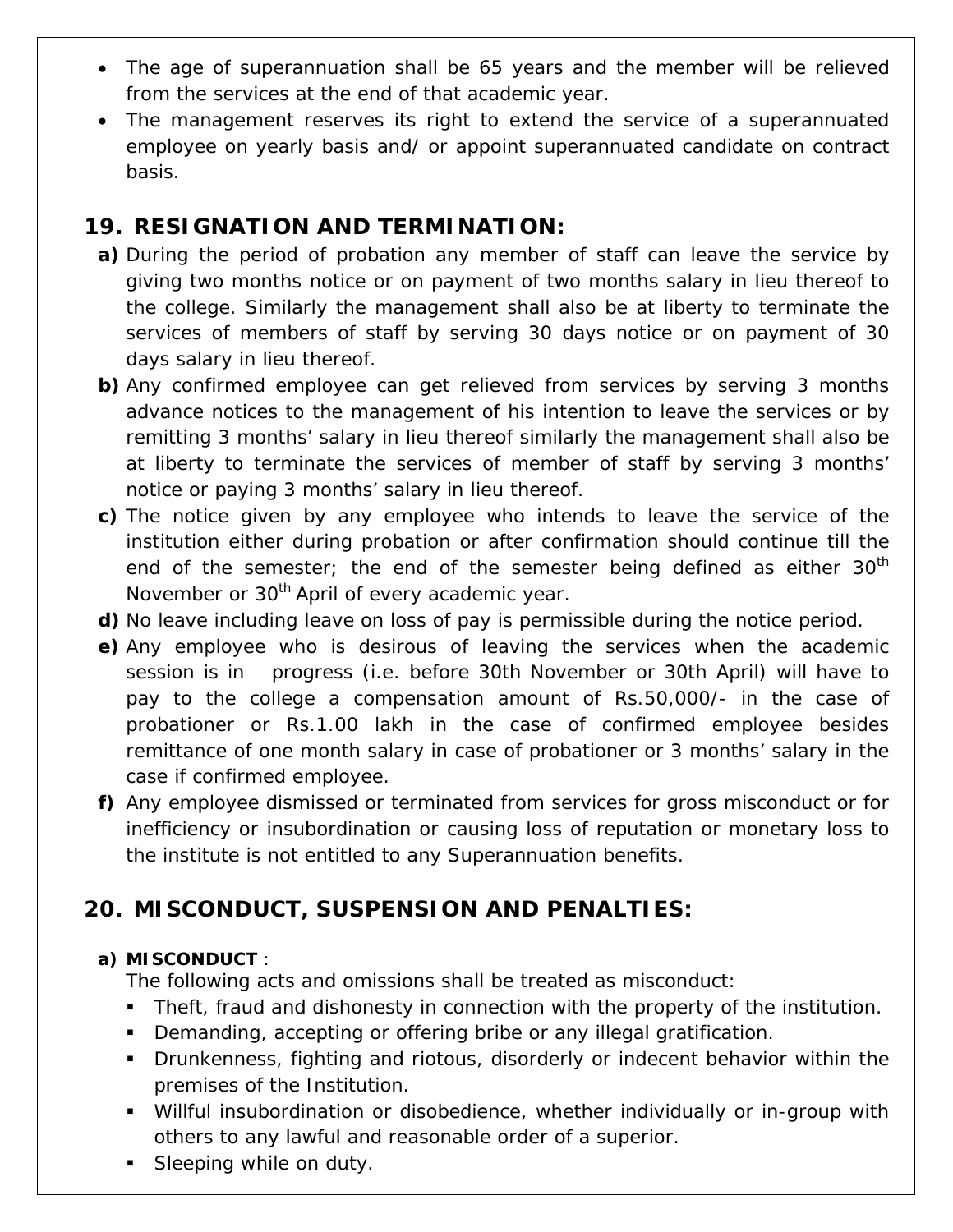- **False statement made in the application for employment subsequently.**
- Causing or threatening to cause mental and or physical pain or injury including sexual harassment to employees either individually or in collusion with others.
- Committing any act likely to harm or endanger the Institution's property.
- **Sabotage.**
- Conviction for any criminal offence including moral turpitude.
- Refusal to accept any communication or charge sheet from the authority of Institution.
- Abstaining from appearing before any enquiry authority/ committee.
- **Failure to produce documents/ papers etc., when called for.**
- **Habitual neglect of work.**
- Smoking, chewing tobacco, Gutka / Pan Masala / Chewing gum & any other prohibited material within the Institution.
- **Habitual indiscipline or loitering.**
- Refusal to work on any bonafied assignment.
- **Habitual irregularity in attendance.**
- **Gambling within the premises of the Institution.**
- **Leaving the Institution before time without permission.**
- Engaging or abetting in abusing and causing physical violence with another employee at any time in the Institution.
- Habitual absence without leave or overstaying when on leave.
- **Holding of unauthorized meetings in the Institution.**
- **Discourteous behavior.**
- Causing sexual harassment. Sexual harassment including any unwelcome sexually determined behavior (direct or by implication) and includes physical contacts and advances, or request for sexual favors, colored remarks showing pornography, any other unwelcome physical, verbal or nonverbal conduct of a sexual nature.
- Wearing objectionable dress and indecent exposure of the body.
- **Involving in any action or behavior that brings bad reputation to the** institution.

### **b) SUSPENSION:**

- The Governing Council or any other competent authority specified by the Governing Council may place an employee under suspension. The suspension can be effected if
	- i. A disciplinary proceeding against the employee is contemplated or is pending.
	- ii. A case against the employee in respect of any criminal offence is under investigation, inquiry or trial.
- The order of suspension shall be in writing and shall take effect from the date of the order or such other date as may be specified there in.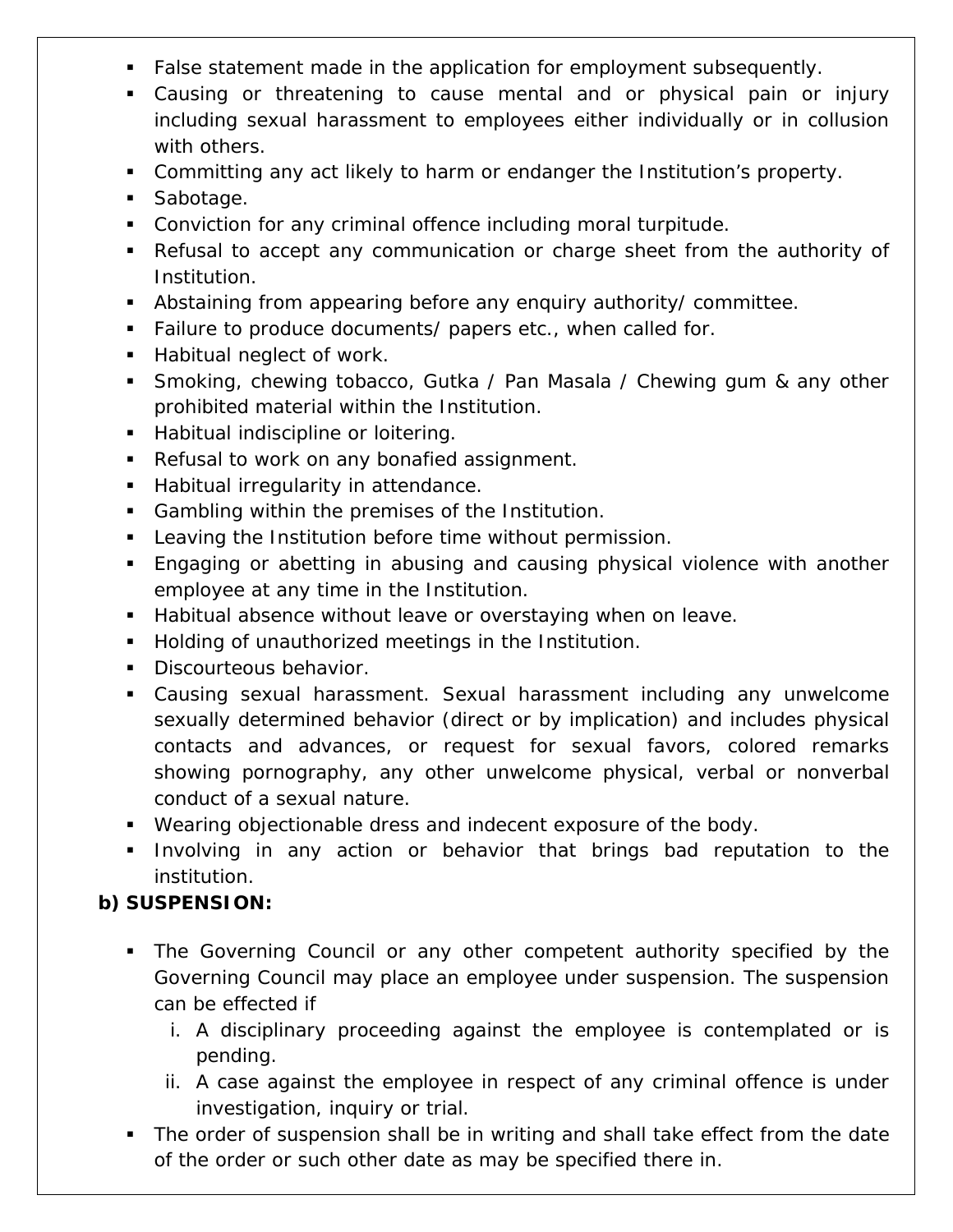- An order of suspension made under this rule shall remain in force until it is modified or revoked by the authority, which made the order, or by any other superior authority.
- An employee under suspension should not leave the station without permission of the Head of the Institution.

#### **c) PENALTIES**

The following penalties may be imposed on an employee.

- **Censure/ Warning.**
- Withholding of increments of pay.
- **Withholding of promotion.**
- Recovery of the whole or part of any pecuniary loss caused by his/ her misconduct or negligence.
- Removal from service which shall not be a disqualification for future employment elsewhere.
- **Dismissal from service.**
- The following shall not amount to a penalty within the meaning of this rule, namely:
- Stoppage of an employee at the efficiency bar in the time scale of pay on the ground of his/ her unfitness to cross the bar.
- Non-promotion of an employee, to a grade or post for promotion to which he is otherwise eligible.
- **Termination of service of** 
	- **i.** A temporary employee at any time before his/ her confirmation.
	- **ii.** An employee appointed under a contract or agreement or a contract for a fixed period in accordance with the terms of such contract or agreement.

### **21.PROCEDURE FOR IMPOSITION OF PENALTIES:**

- **a)** No order imposing any penalty shall be made except after an enquiry held in accordance with these rules.
- **b)** Where it is proposed to hold an enquiry against an employee, the disciplinary authority shall frame charges against such employee and communicate the charges to him/ her together with other material as may be necessary or relevant for the purpose of the enquiry and also inform him/ her of the appointment of an enquiring authority for conducting the enquiry, giving sufficient time for employee to register his reply.
- **c)** In case of sexual harassment, the institution shall establish a committee to deal with complaints of sexual harassment. The committee shall consist of three members – One female member as chairman of committee, one male member and one female member. The term of office of committee is two years and after the two years the committee will be reconstructed. The name of the committee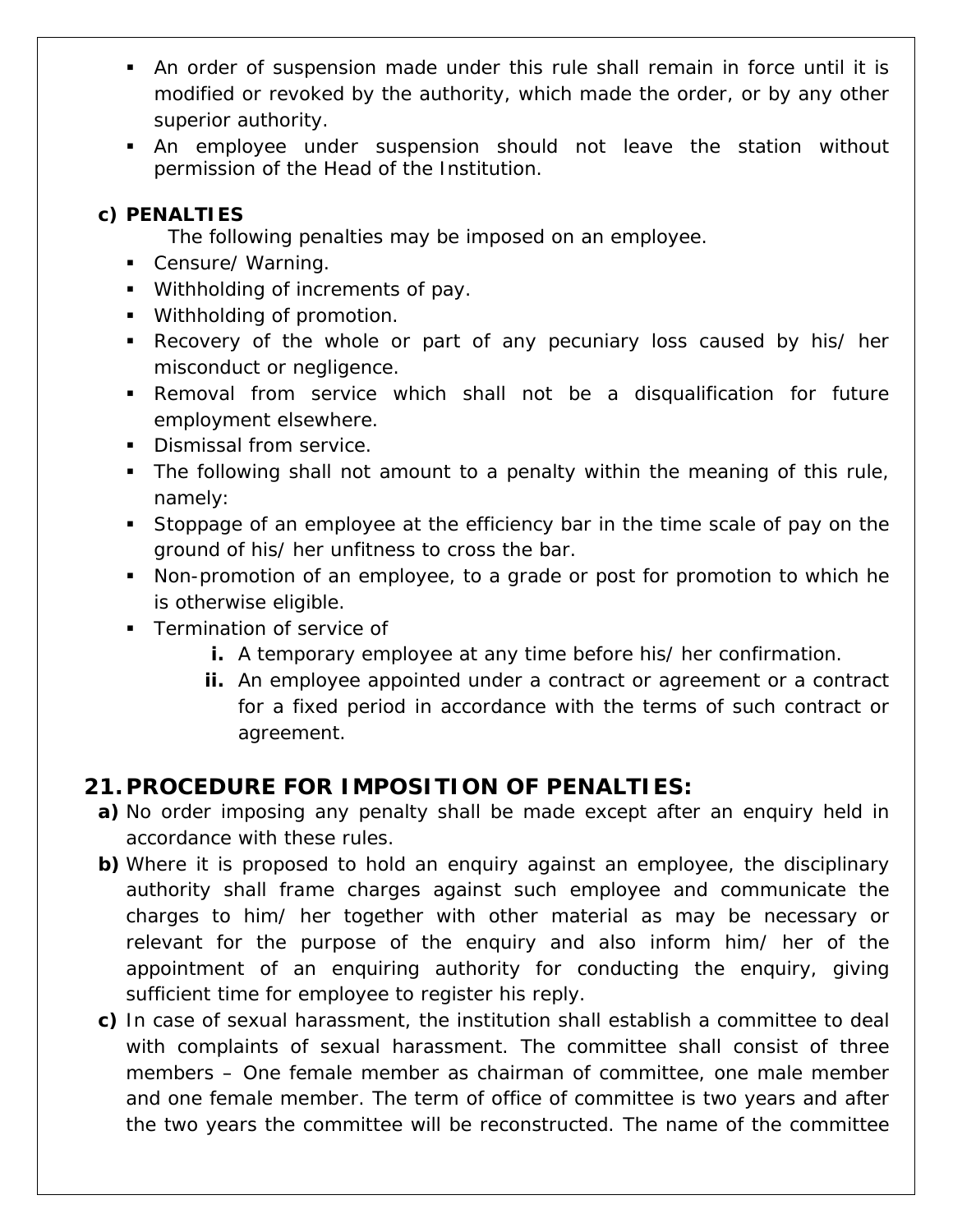members and their contact numbers / addresses shall be displayed on the Notice Board of the Institution.

- **d)** At the enquiry, the employee shall have the right to appear in person before the enquiry officer and defend himself / herself.
- **e)** The proceeding of the enquiry may be recorded either in Telugu or English, or in any other language acceptable to the employee and the enquiry officer, if essential.
- **f)** On the conclusions of the enquiry, the employee shall be given a copy of the report and findings of the enquiry officer and the employee shall be provided an opportunity to submit his/ her view on the findings of the enquiry officer. If the disciplinary authority is satisfied after considering the report of the enquiry officer and the records of the proceedings and submission of the employee on the findings of the enquiry officer that all or any of the charges against the employee have been proved, will award the appropriate punishment.
- **g)** In awarding any penalty to an employee under this rule, the authority imposing the penalty shall take into account the gravity of the misconduct, the previous record, if any, of the employee and any other extenuating or aggravating circumstances that may exist.
- **h)** The order imposing penalty shall be communicated to the employee in writing.
- **i)** An employee who is dismissed or removed from service in accordance with these rules shall not be entitled to any notice or pay in lieu of such notice.
- **j)** Any recommendations by Govt. / JNTU/ AICTE / UGC/ Tech. Board / Governing Council may be accepted and implemented by the Management without further enquiries.

# **22. TRAVEL AND DAILY ALLOWANCE:**

- Reimbursement of travel expenses including accommodation charges and Daily Allowances is granted in accordance with the rules laid down by the Governing Council from time to time.
- The following shall be the entitlement to various categories:

| <b>Category</b>                                                                               | <b>Mode of Travel</b>                                                                  | Hotel stay/ day                                                               | Local<br>trave       | Food /<br><u>day</u>                    |
|-----------------------------------------------------------------------------------------------|----------------------------------------------------------------------------------------|-------------------------------------------------------------------------------|----------------------|-----------------------------------------|
| Principal, Dean                                                                               | Journey involving<br>more than 12 hrs<br>travel - Air<br>Overnight - Ac 2<br>tier face | Metros: not exceeding<br>Rs. 4000/-<br>Nin Metros: Not<br>exceeding Rs.2000/- | Actual<br>by<br>taxi | Actual                                  |
| Professors Associate<br>professor, and<br>placement officer,<br>Administration,<br>Accountant | Actual or not<br>exceeding Ac 3<br>tire fare                                           | Metros: not exceeding<br>Rs. 1500/-<br>Nin Metros: Not<br>exceeding Rs.750/-  | Auto                 | Actual<br>not<br>exceeding<br>Rs. 400/- |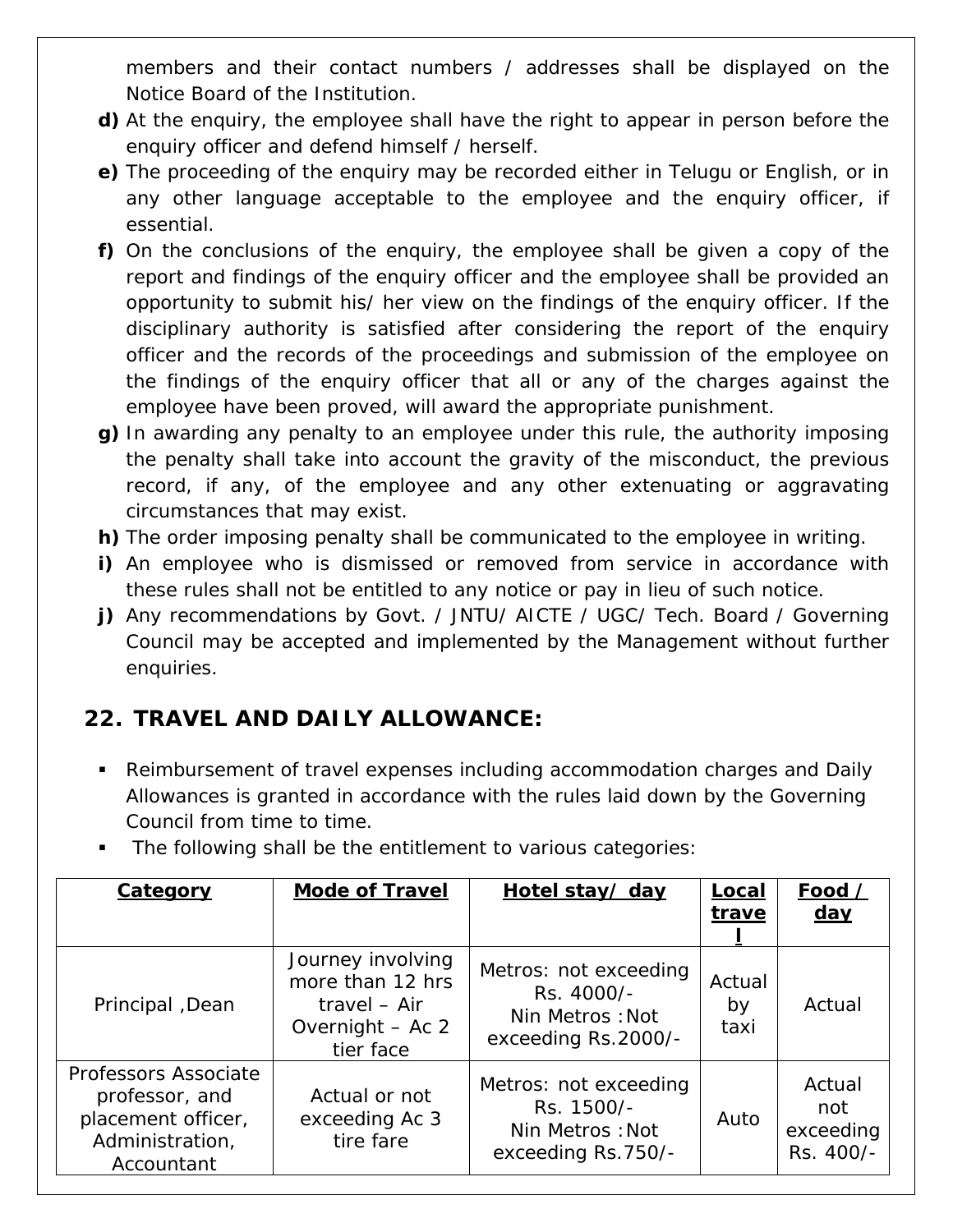| Asst. Professor,<br>Librarian and Office<br>Superintendent | Actual or not<br>exceeding II class<br>(SL) fare | Metros: not exceeding<br>Rs. 1500/-<br>Nin Metros: Not<br>exceeding Rs.750/- | <b>Bus</b><br>fare | Actual<br>not<br>exceeding<br>Rs.300/- |
|------------------------------------------------------------|--------------------------------------------------|------------------------------------------------------------------------------|--------------------|----------------------------------------|
| <b>Others</b>                                              | Actual or not<br>exceeding II class<br>(SL) fare | Metros: not exceeding<br>Rs. 1500/-<br>Nin Metros: Not<br>exceeding Rs.750/- | <b>Bus</b><br>fare | Actual not<br>exceeding<br>Rs.300/-    |

Exemptions may be approved by the Director on a case to case basis.

For local travel using four wheelers, TA will be given as per the following rule:

#### **(Fuel Rate per liter / 15) x 1.5 x Distance travelled in km.**

For local travel using two wheelers, A will be given as per the following rule:

#### **(Fuel Rate per liter / 15) x 1.5 x Distance travelled in km.**

- An upgrade in the mode class of travel is permissible only when authorized by the Head of the Institution or by the Governing Council.
- When an employee is required to cancel his / her journey, the difference between the fare actually paid by him / her including reservation charges, if any, and the amount refunded by the transport on such cancellation may be reimbursed subject to the following conditions.
- Traveling advances may be paid to employees at their request in writing and the advance shall not be more than the approximate expresses likely to be incurred on performing the journey, if claimed. If the advance taken exceeds the claim amount when the bill is submitted, the balance shall be credited to the Institution.
- Daily allowance is admissible from the time of commencement of the journey till the time of return to the usual place of work.
- Daily allowance is granted while on travel to meet the cost of meals, refreshments, local conveyance, room rents, laundry charges and other incidental expenses. Therefore, these expenses are not separately reimbursed. However, in certain cases if any abnormal expenditure is incurred due to official exigencies under any of the heads, such expenditure can be reimbursed provided that such expenditure is claimed separately and is approved by the Management.
- When cost of meals and refreshments is included in the room rent of the hotel or included in the package (such as registration fee for a conference) or otherwise borne by the Institution the entitlement to daily allowance will be restricted to 50%.
- No daily allowance is admissible during the period when an employee goes on leave while on official itinerary.